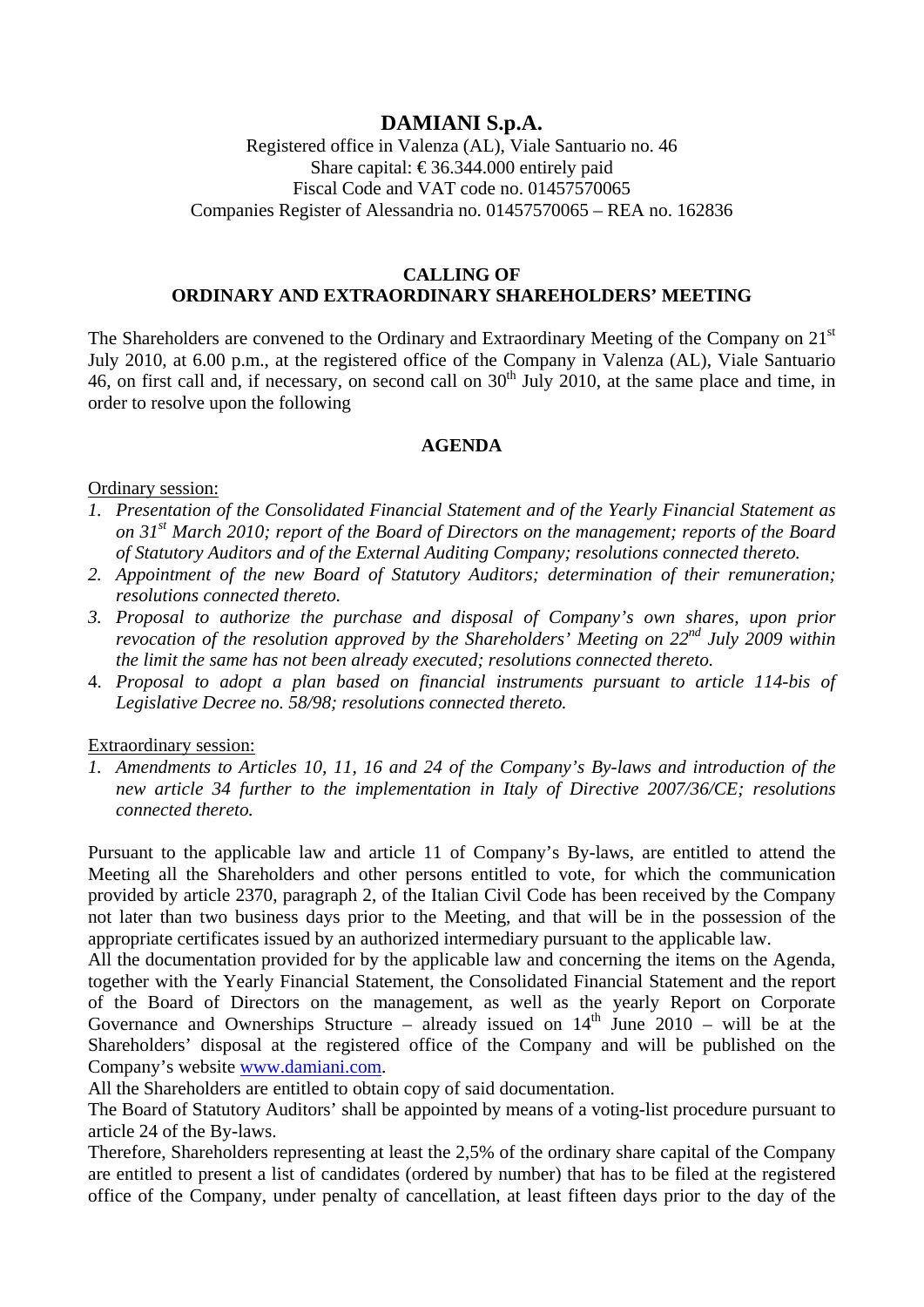Meeting in first call. The following documentation has to be filed together with the lists: declarations, pursuant the applicable law and regulation and by article 24 of the By-laws, including all the information pertaining the identity of the Shareholders presenting the list, the percentage of share capital represented by said Shareholders and the certifications related thereto, as well as the statement of the Shareholders presenting the minority list (if any) attesting the inexistence of connections, pursuant to the law and regulations, as well as candidates' *curriculum vitae* including their professional and personal information and the statements of each candidate of acceptance of the candidature and of attestation (under their responsibility and under penalty of cancellation) of the inexistence of any ineligibility or incompatibility causes as well as the existence of all the requirements of law, regulation and By-laws necessary to hold the office.

As according to article 2400, last paragraph, of the Italian Civil Code, at the moment of their appointment and before of their acceptance of the office, all the candidates have to inform the Shareholders' Meeting about the offices of director or auditor held in other companies, the same candidates are invited to communicate such information in their *curriculum vitae* and to keep such information adjourned up to the day of the Meeting. In case no list independent from the majority one is presented within the abovementioned term, article 144-*sexies*, fifth paragraph, of the Consob Regulation no. 11971/99 ( "Issuers Regulation") will apply and therefore shareholders representing 1,5% of the ordinary share capital will be entitled to present a list of candidates within the fifth day following the expiration of the abovementioned term.

Pursuant to article 84, paragraph 2, of the Issuers Regulation, please note the following:

- the share capital of the Company is currently divided into 82.600.000 (eighty two million six hundred thousand) ordinary shares, with nominal value of 0,44 (zero point forty four) Euro each.
- Each ordinary share entitles to one vote in the Shareholders' Meeting.
- As on today, the Company holds no. 5.619.609 own shares (representing about 6,8% of the share capital), whose voting rights have been suspended pursuant to the law.
- Each Shareholder is entitled to be represented at the Shareholders Meeting by a third person (also non-shareholder) by means of written proxy, pursuant to and within the limits provided for by the applicable law; forms of proxy necessary to grant the power to attend the Shareholders' Meeting can be taken at the offices of the authorized intermediaries after depositing the share certificates in view of the meeting.

Please remember that according to article 126-*bis* of Legislative Decree no. 58/98, Shareholders that, also jointly, represent at least a fortieth of the Company share capital shall be entitled to request, within five day from the publication of the Calling of the Shareholders' Meeting, the integration of the Agenda, specifying the single items that they intend to discuss at the Meeting; the integration of the Agenda can not be requested for items on which the Shareholders' Meeting has to resolve either on Directors' proposal or on the basis of a project or a report prepared by the same Directors. The integrated Agenda shall be published by the same means of the present notice of call.

The Shareholders are courteously asked to arrive at the Meeting in due time, in order to make the registration process easier.

# **NOTICE OF DEPOSIT OF THE DRAFT FINANCIAL STATEMENT AND CONSOLIDATED FINANCIAL STATEMENT**

The Financial Statement as on  $31<sup>st</sup>$  march 2010 approved by the Board of Directors on  $11<sup>th</sup>$  June 2010, the Consolidated Financial Statement as on  $31<sup>st</sup>$  march 2010, the report on the management of the Company and the report on the Corporate Governance and Ownership Structure, have been duly filed at the registered office of the Company and at Borsa Italiana S.p.A. and are at disposal of the